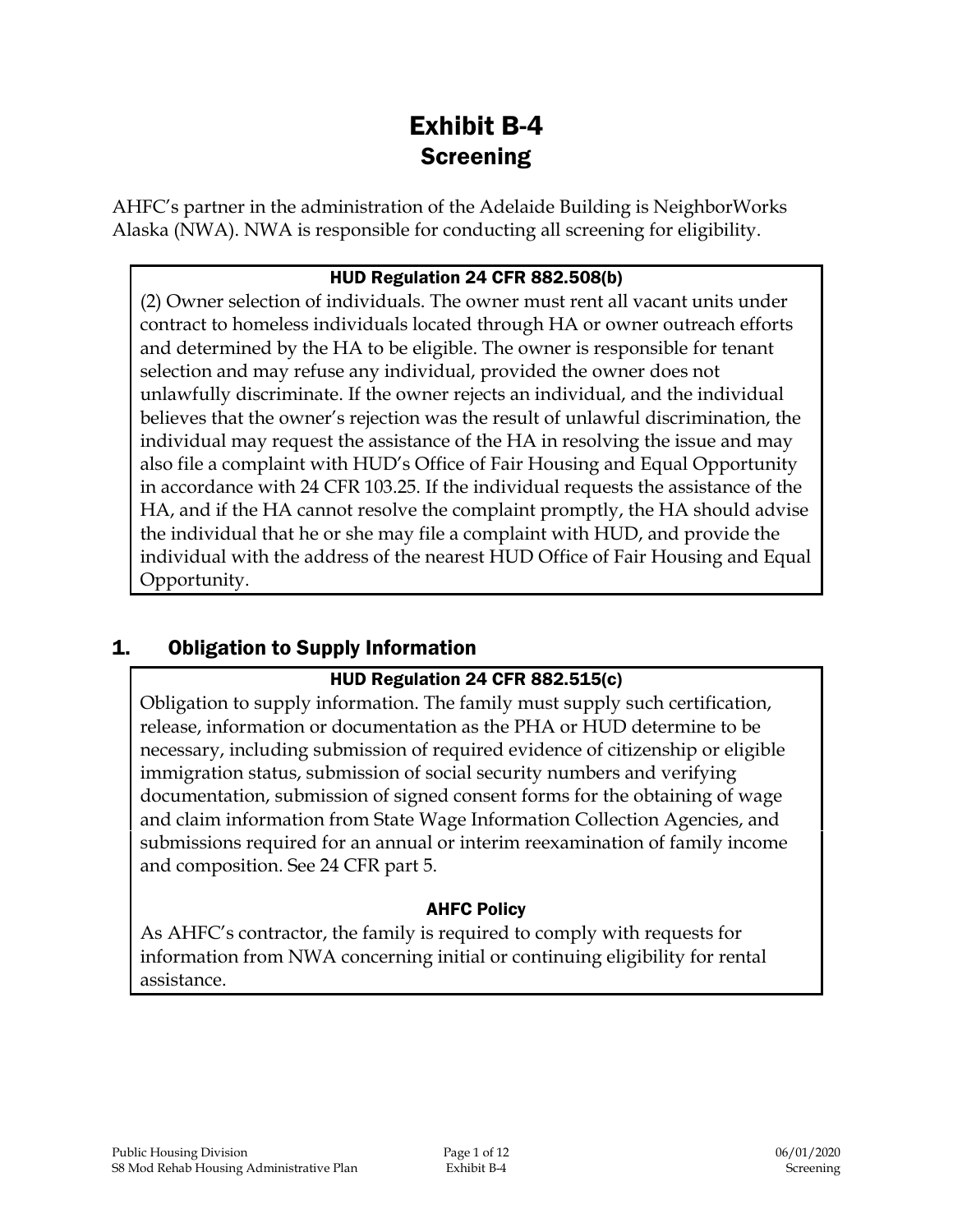## 2. Requirement to Deny Admission

### 2.A Social Security Number and Consent Forms

### HUD Regulation 24 CFR 882.515(c)

Obligation to supply information. The family must supply such certification, release, information or documentation as the PHA or HUD determine to be necessary, including submission of required evidence of citizenship or eligible immigration status, submission of social security numbers and verifying documentation, submission of signed consent forms for the obtaining of wage and claim information from State Wage Information Collection Agencies, and submissions required for an annual or interim reexamination of family income and composition. See 24 CFR part 5.

#### HUD Regulation 24 CFR 5.210(a)

Purpose. This subpart B requires applicants for and participants in covered HUD programs to disclose, and submit documentation to verify, their Social Security Numbers (SSNs).

### HUD Regulation 24 CFR 5.230(a)

Required consent by assistance applicants and participants. Each member of the family of an assistance applicant or participant who is at least 18 years of age, and each family head and spouse regardless of age, shall sign one or more consent forms. The assistance applicant shall submit the signed consent forms to the processing entity when eligibility under a covered program is being determined.

## HUD Regulation 24 CFR 5.232(a)

Denial or termination of benefits. In accordance with the provisions governing the program involved, if the assistance applicant or participant, or any member of the assistance applicant's or participant's family, does not sign and submit the consent form as required in §5.230, then:

(1) The processing entity shall deny assistance to and admission of an assistance applicant;

(2) Assistance to, and the tenancy of, a participant may be terminated.

## 2.B Citizenship or Eligible Immigration Status

## HUD Regulation 24 CFR 5.500(a)

Covered programs/assistance. This subpart E implements Section 214 of the Housing and Community Development Act of 1980, as amended (42 U.S.C. 1436a). Section 214 prohibits HUD from making financial assistance available to persons who are not in eligible status with respect to citizenship or noncitizen immigration status.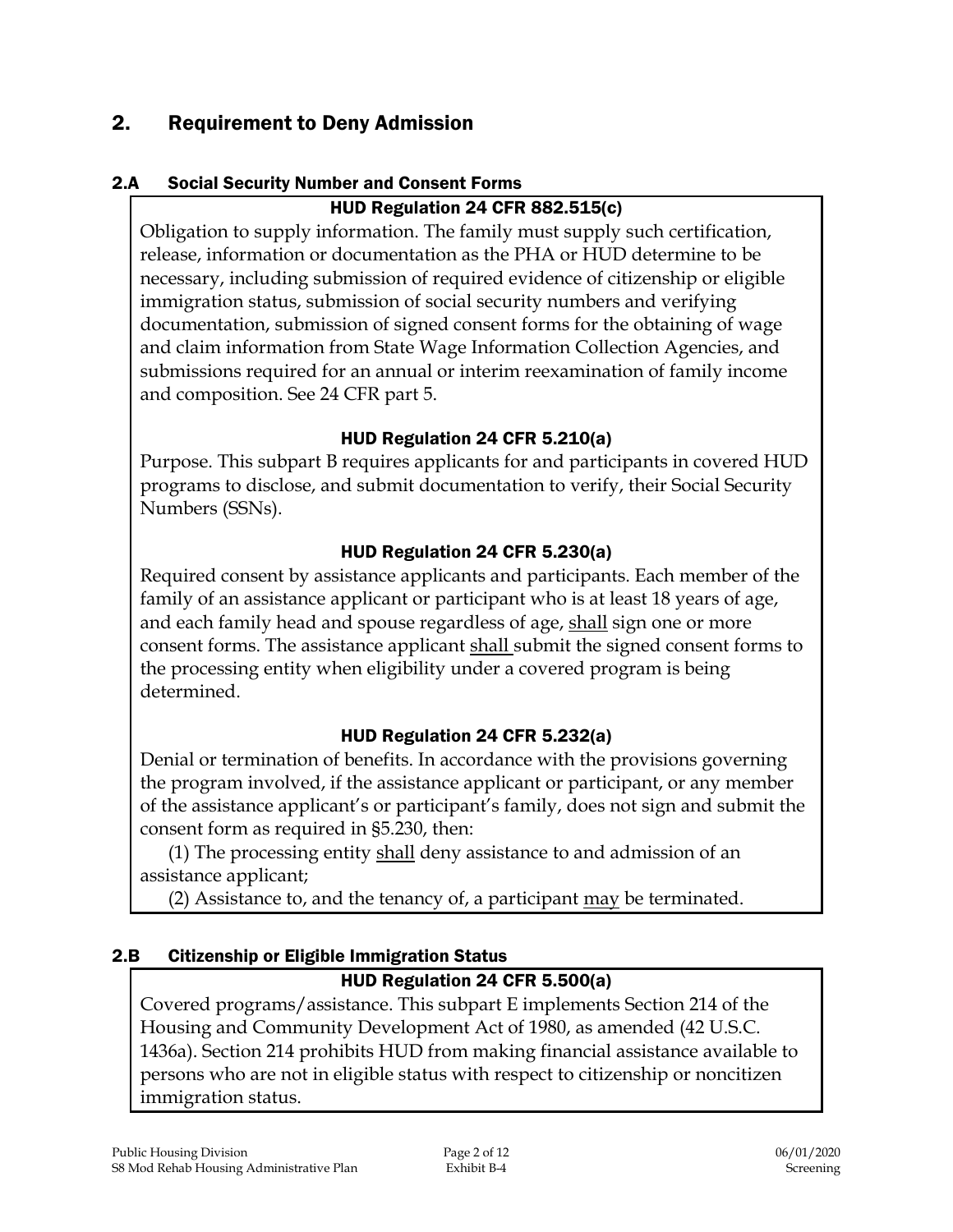#### HUD Regulation 24 CFR 5.508(a)

General. Eligibility for assistance or continued assistance under a Section 214 covered program is contingent upon a family's submission to the responsible entity of the documents described in paragraph (b) of this section for each family member. If one or more family members do not have citizenship or eligible immigration status, the family members may exercise the election not to contend to have eligible immigration status as provided in paragraph (e) of this section, and the provisions of §§ 5.516 and 5.518 shall apply.

#### 2.C Drug-Related Criminal Activity

### HUD Regulation 24 CFR 882.518(a)

Requirement to deny admission—

- (1) Prohibiting admission of drug criminals.
- (i) The PHA must prohibit admission to the program of an applicant for three years from the date of termination of tenancy if any household member's federally assisted housing tenancy has been terminated for drug- related criminal activity. However, the PHA may admit the household if the PHA determines:

(A) The household member who engaged in drug-related criminal activity and whose tenancy was terminated has successfully completed an approved supervised drug rehabilitation program, or

(B) The circumstances leading to the termination of tenancy no longer exist (for example, the criminal household member has died or is imprisoned).

- (ii) The PHA must establish standards that permanently prohibit admission to the program if any household member has ever been convicted of drugrelated criminal activity for manufacture or production of methamphetamine on the premises of federally assisted housing.
- (iii) The PHA must establish standards that prohibit admission of a household to the program if the PHA determines that any household member is currently engaging in illegal use of a drug or that it has reasonable cause to believe that a household member's pattern of illegal use of a drug, as defined in § 5.100 of this title, may threaten the health, safety, or right to peaceful enjoyment of the premises by other residents.

Medical Marijuana Use in Public Housing and Housing Choice Voucher Programs [Letter](file:///C:/Users/Tor/AppData/Local/Microsoft/Windows/INetCache/Content.Outlook/PZ0K7VHJ/MarijuanaPIH_021011.PDF) dated February 10, 2011 from Sandra B. Henriquez, Assistant Secretary for Public and Indian Housing.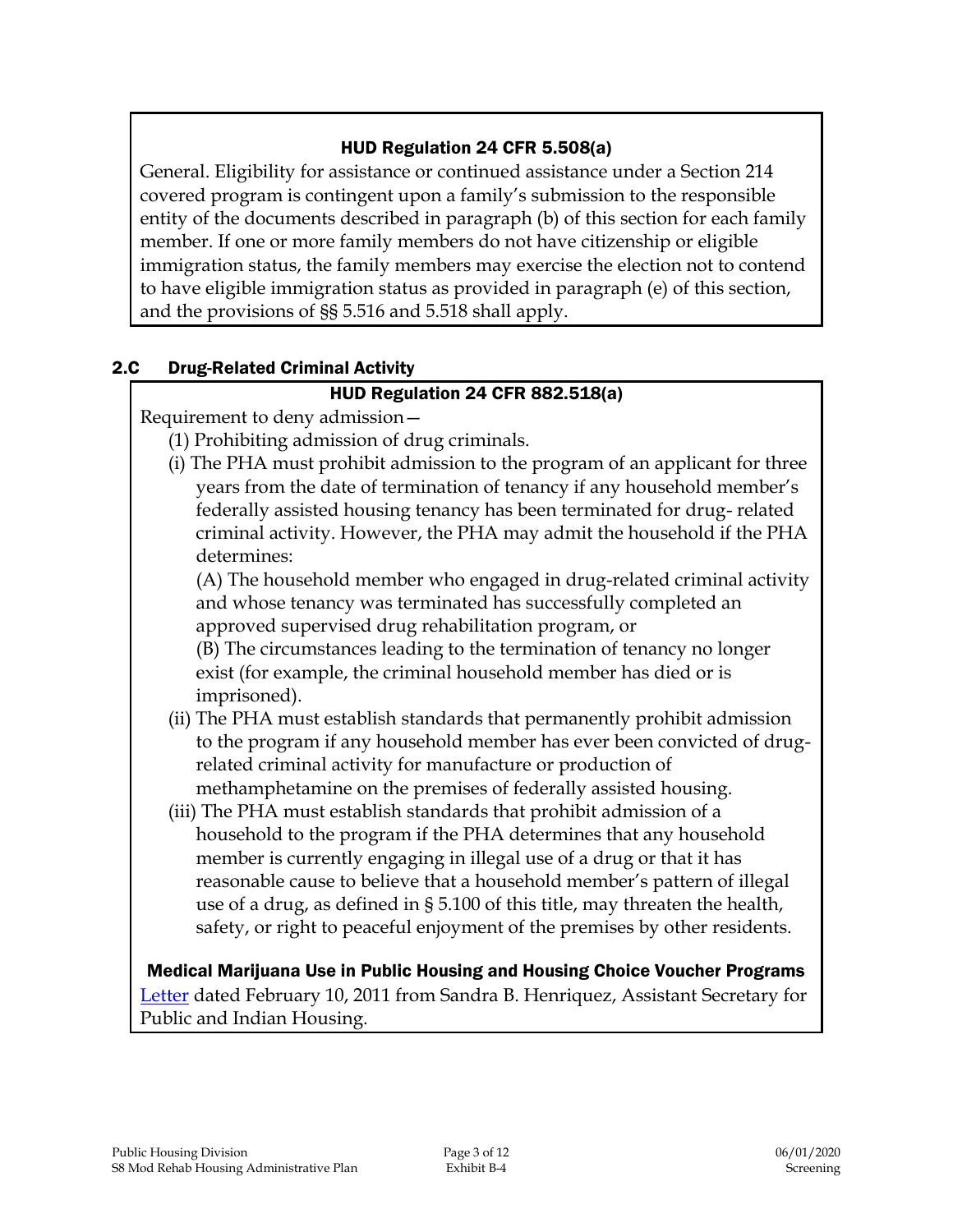#### 2.D Sex Offenders

#### HUD Regulation 24 CFR 882.518(a)

Requirement to deny admission—

(2) Prohibiting admission of sex offenders. The PHA must establish standards that prohibit admission to the program if any member of the household is subject to a lifetime registration requirement under a State sex offender registration program. In this screening of applicants, the PHA must perform criminal history background checks necessary to determine whether any household member is subject to a lifetime sex offender registration requirement in the State where the housing is located and in other States where household members are known to have resided.

#### 2.E The Student Rule

### HUD Regulation 24 CFR 5.612

Restrictions on assistance to students enrolled in an institution of higher education. No assistance shall be provided under section 8 of the 1937 Act to any individual who:

(a) Is enrolled as a student at an institution of higher education, as defined under section 102 of the Higher Education Act of 1965 (20 U.S.C. 1002);

(b) Is under 24 years of age;

(c) Is not a veteran of the United States military;

(d) Is unmarried;

(e) Does not have a dependent child;

(f) Is not a person with disabilities, as such term is defined in section  $3(b)(3)(E)$  of the 1937 Act and was not receiving assistance under section 8 of the 1937 Act as of November 30, 2005; and

(g) Is not otherwise individually eligible, or has parents who, individually or jointly, are not eligible on the basis of income to receive assistance under section 8 of the 1937 Act.

## 3. Grounds to Deny Admission

#### 3.A Alcohol Abuse

#### HUD Regulation 24 CFR 882.518(b)(4)

Prohibiting admission of alcohol abusers. The PHA must establish standards that prohibit admission to the program if the PHA determines that it has reasonable cause to believe that a household member's abuse or pattern of abuse of alcohol may threaten the health, safety, or right to peaceful enjoyment of the premises by other residents.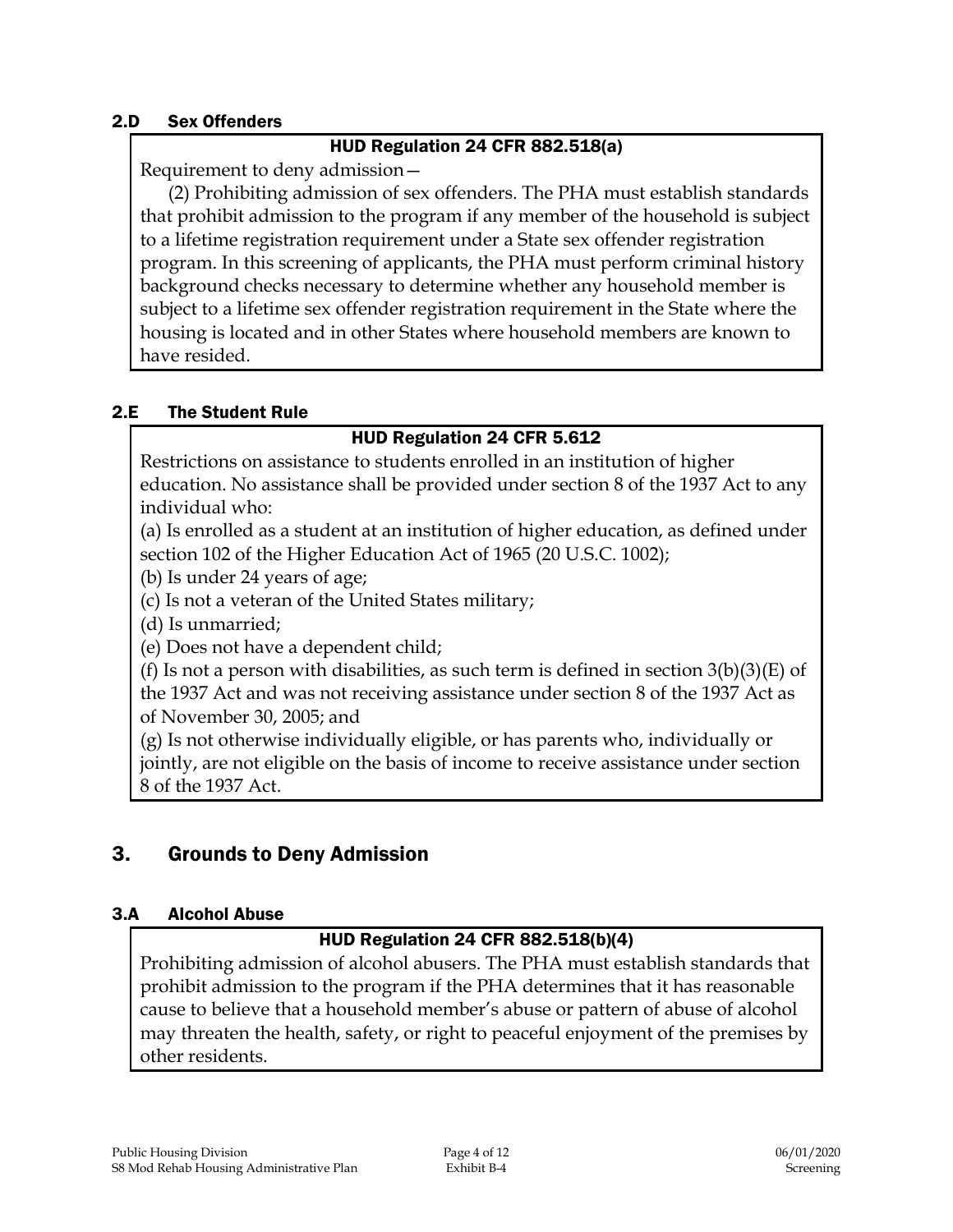#### 3.B Family Behavior

#### AHFC Policy

- 1. AHFC will deny admission to any household member who engages in or threatens abusive or violent behavior toward PHA personnel for 12 months from the date of occurrence.
- 2. AHFC will deny waiting list placement to a family if any household member threatens or engages in abusive or violent behavior toward AHFC personnel for 12 months from the date of occurrence.
- 3. AHFC will remove a family from the waiting list if any household member threatens or engages in abusive or violent behavior toward AHFC personnel.

#### 3.C Fraud or Bribery

#### AHFC Policy

Any household member who has committed an act of fraud or bribery, or any other corrupt or criminal act in connection with any federal housing program is permanently barred from admission.

#### 3.D Fugitive from Justice

#### AHFC Policy

Any household member that is a fugitive felon, parole or probation violator, or person fleeing to avoid prosecution, or custody or confinement after conviction, for a crime, or attempt to commit a crime, that is a felony under the laws of the place from which the individual flees (in New Jersey a high misdemeanor is equal to a felony) is not eligible for admission.

#### 3.E HUD Database Systems

The checks below will be conducted using the U.S. Department of Housing and Urban Development's Enterprise Income Verification (EIV) system.

#### HUD Regulation 24 CFR 5.233(a)

Mandated use of HUD's Enterprise Income Verification (EIV) System. 1) The requirements of this section apply to entities administering assistance under the:

(iii) Moderate Rehabilitation program under 24 CFR part 882;

2) Processing entities must use HUD's EIV system in its entirety:

- (i) As a third party source to verify tenant employment and income information during mandatory reexaminations or recertifications of family composition and income, in accordance with §5.236, and administrative guidance issued by HUD; and
- (ii) To reduce administrative and subsidy payment errors in accordance with HUD administrative guidance.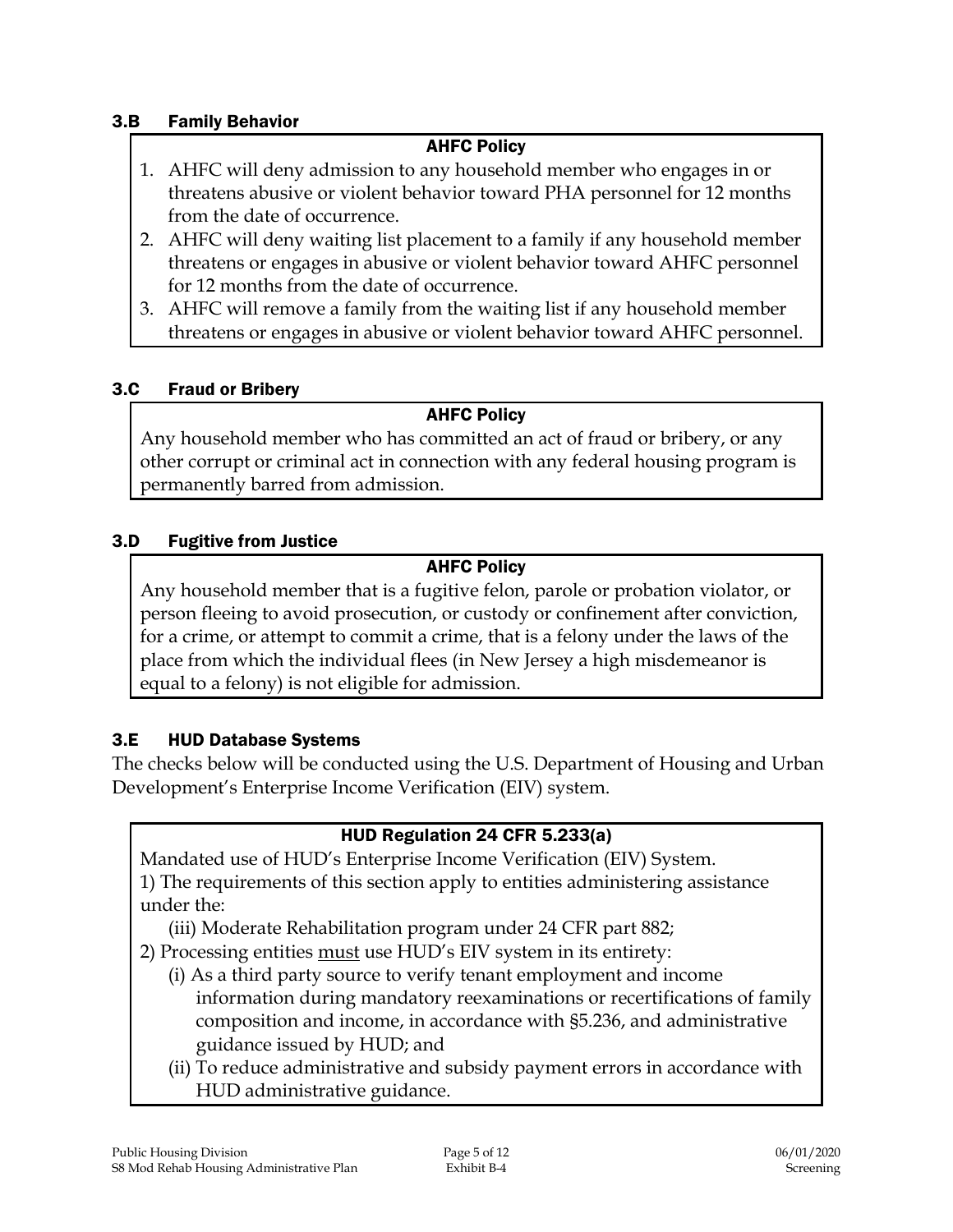### 3.E.1. EIV-Existing Tenant Search

#### AHFC Policy

- 1. All household members will be checked for existing program participation. No applicant family will be admitted if a household member is active under another housing authority's assistance program.
- 2. For assisted households with dual custody of children, children may only be claimed as dependents in one assisted household. See Shared Custody in the Income Determination and Verification chapter.

### 3.E.2. EIV-Former Tenant Search

### AHFC Policy

All adult household members will be checked for prior program participation with other housing authorities. An applicant family may be denied assistance if the family was terminated for violation of program obligations within the last 12 months.

### 3.F Misrepresentation

Unintentional mistakes that do not confer any advantage to the applicant will not be considered misrepresentations.

#### 3.G Money Owed to PHA

#### AHFC Policy

AHFC will deny admission to any household member who has a past due balance from a current or past participation in a subsidized rental assistance program.

#### 3.H Negative Tenancy References

NWA will screen for suitability for tenancy according to their policies and procedures.

#### 3.I Other Criminal Activity

#### HUD Regulation 24 CFR 882.518(b)

Authority to deny admission—

(1) Prohibiting admission of other criminals. The PHA may prohibit admission of a household to the program under standards established by the PHA if the PHA determines that any household member is currently engaged in or has engaged in during a reasonable time before the admission decision:

- (i) Drug-related criminal activity;
- (ii) Violent criminal activity;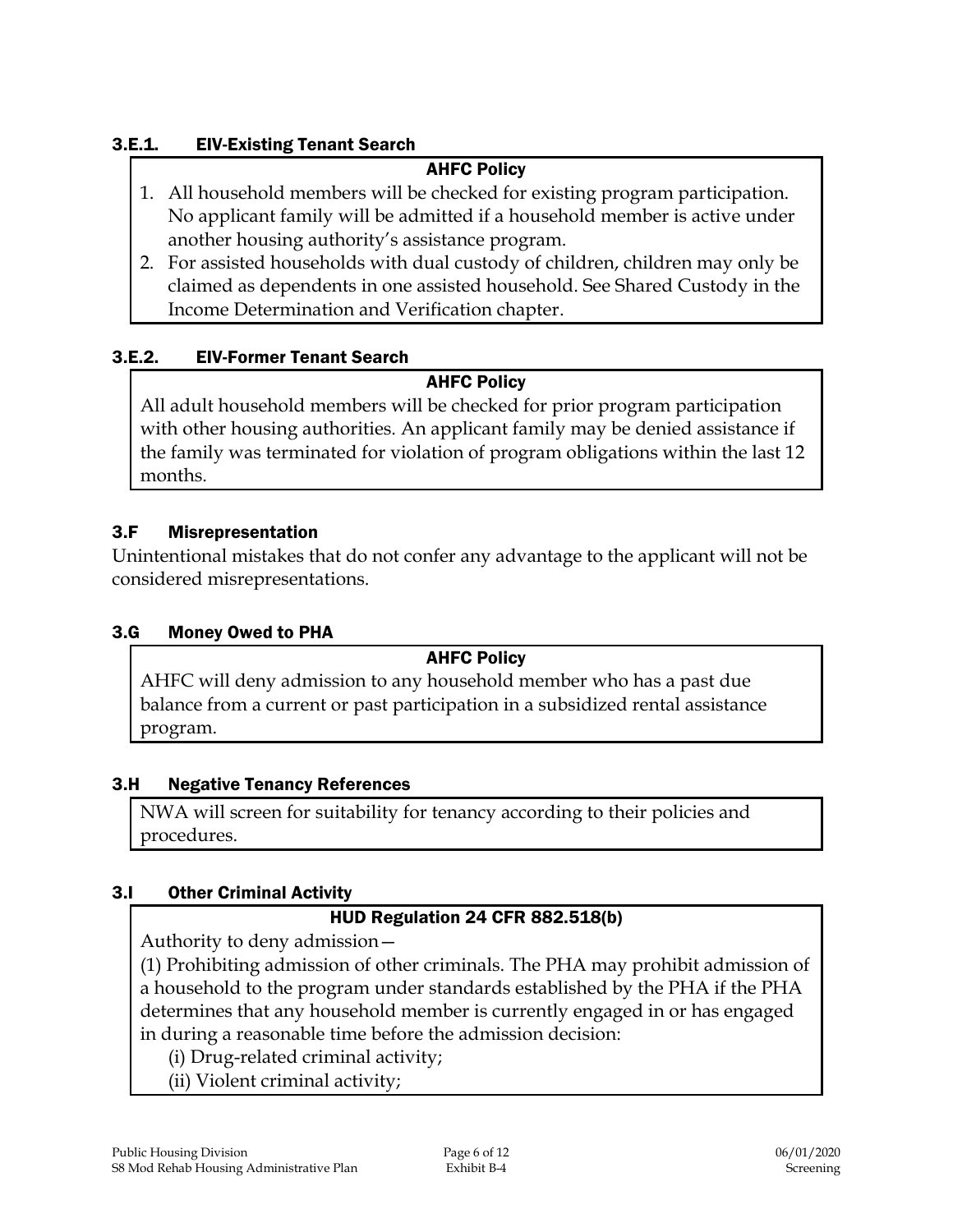(iii) Other criminal activity which may threaten the health, safety, or right to peaceful enjoyment of the premises by other residents;

(iv) Other criminal activity which may threaten the health or safety of the owner or any employee, contractor, subcontractor or agent of the owner who is involved in the owner's housing operations.

#### HUD Regulation - PIH Notice 2015-19<sup>1</sup>

A PHA or owner may not base a determination that an applicant or household engaged in criminal activity warranting denial of admission, termination of assistance, or eviction on a record of arrest(s).

#### 3.J Prior Assisted Housing Eviction

Eviction refers to those individuals evicted by a court from a federally assisted housing unit.

#### AHFC Policy

AHFC will deny admission for 12 months from the date of occurrence to any household member who has been evicted from federally assisted housing.

#### 3.K Prior Termination of Assistance

#### AHFC Policy

AHFC will deny admission for 12 months from the date of occurrence to any household member who has been terminated for negative reasons from federally assisted housing.

## 4. Consideration of Circumstances

#### HUD Regulation 24 CFR 5.852

What discretion do I have in screening and eviction actions? (a) General. If the law and regulation permit you to take an action but do not require action to be taken, you may take or not take the action in accordance with your standards for admission and eviction. Consistent with the application of your admission and eviction standards, you may consider all of the circumstances relevant to a particular admission or eviction case, such as:

 $\overline{a}$ 

<sup>1</sup> HUD has reviewed relevant case law and determined that the fact that an individual was arrested is not evidence that he or she has engaged in criminal activity. Accordingly, the fact that there has been an arrest for a crime is not a basis for the requisite determination that the relevant individual engaged in criminal activity warranting denial of admission, termination of assistance or eviction. PIH Notice 2015-19, Guidance for Public Housing Agencies and Owners of Federally-Assisted Housing on Excluding the Use of Arrest Records in Housing Decisions, issued November 2, 2015.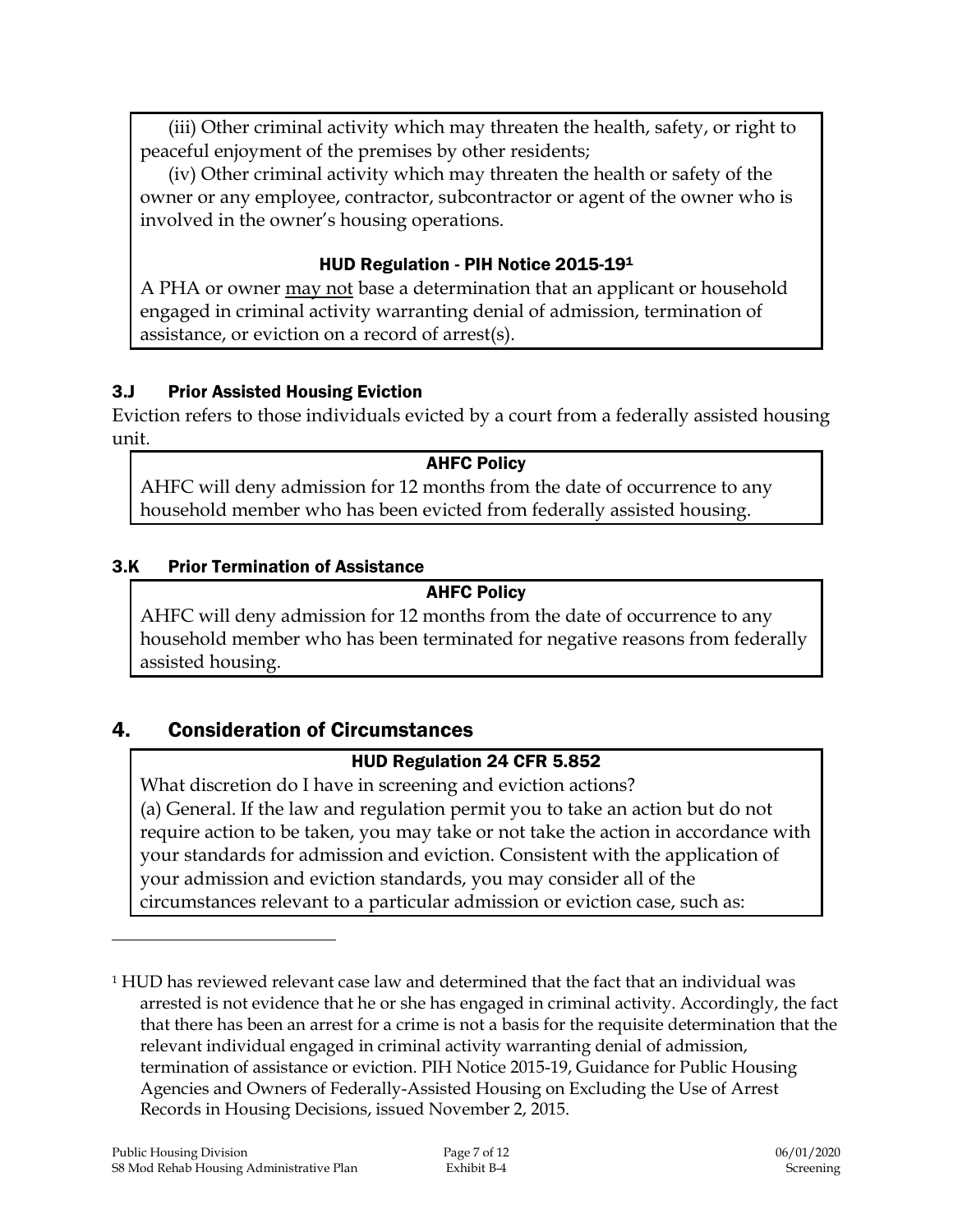(1) The seriousness of the offending action;

(2) The effect on the community of denial or termination or the failure of the responsible entity to take such action;

(3) The extent of participation by the leaseholder in the offending action;

(4) The effect of denial of admission or termination of tenancy on household members not involved in the offending action;

(5) The demand for assisted housing by families who will adhere to lease responsibilities;

(6) The extent to which the leaseholder has shown personal responsibility and taken all reasonable steps to prevent or mitigate the offending action; and

(7) The effect of the responsible entity's action on the integrity of the program.

(b) Exclusion of culpable household member. You may require an applicant (or tenant) to exclude a household member in order to be admitted to the housing program (or continue to reside in the assisted unit), where that household member has participated in or been culpable for action or failure to act that warrants denial (or termination).

(c) Consideration of rehabilitation.

(1) In determining whether to deny admission or terminate tenancy for illegal use of drugs or alcohol abuse by a household member who is no longer engaged in such behavior, you may consider whether such household member is participating in or has successfully completed a supervised drug or alcohol rehabilitation program, or has otherwise been rehabilitated successfully (42 U.S.C. 13661). For this purpose, you may require the applicant or tenant to submit evidence of the household member's current participation in, or successful completion of, a supervised drug or alcohol rehabilitation program or evidence of otherwise having been rehabilitated successfully.

(2) If rehabilitation is not an element of the eligibility determination (see § 5.854(a)(1) for the case where it must be considered), you may choose not to consider whether the person has been rehabilitated.

(d) Length of period of mandatory prohibition on admission. If a statute requires that you prohibit admission of persons for a prescribed period of time after some disqualifying behavior or event, you may apply that prohibition for a longer period of time.

(e) Nondiscrimination limitation. Your admission and eviction actions must be consistent with fair housing and equal opportunity provisions of § 5.105.

#### AHFC Policy

When considering circumstances, NWA will apply their policies and procedures.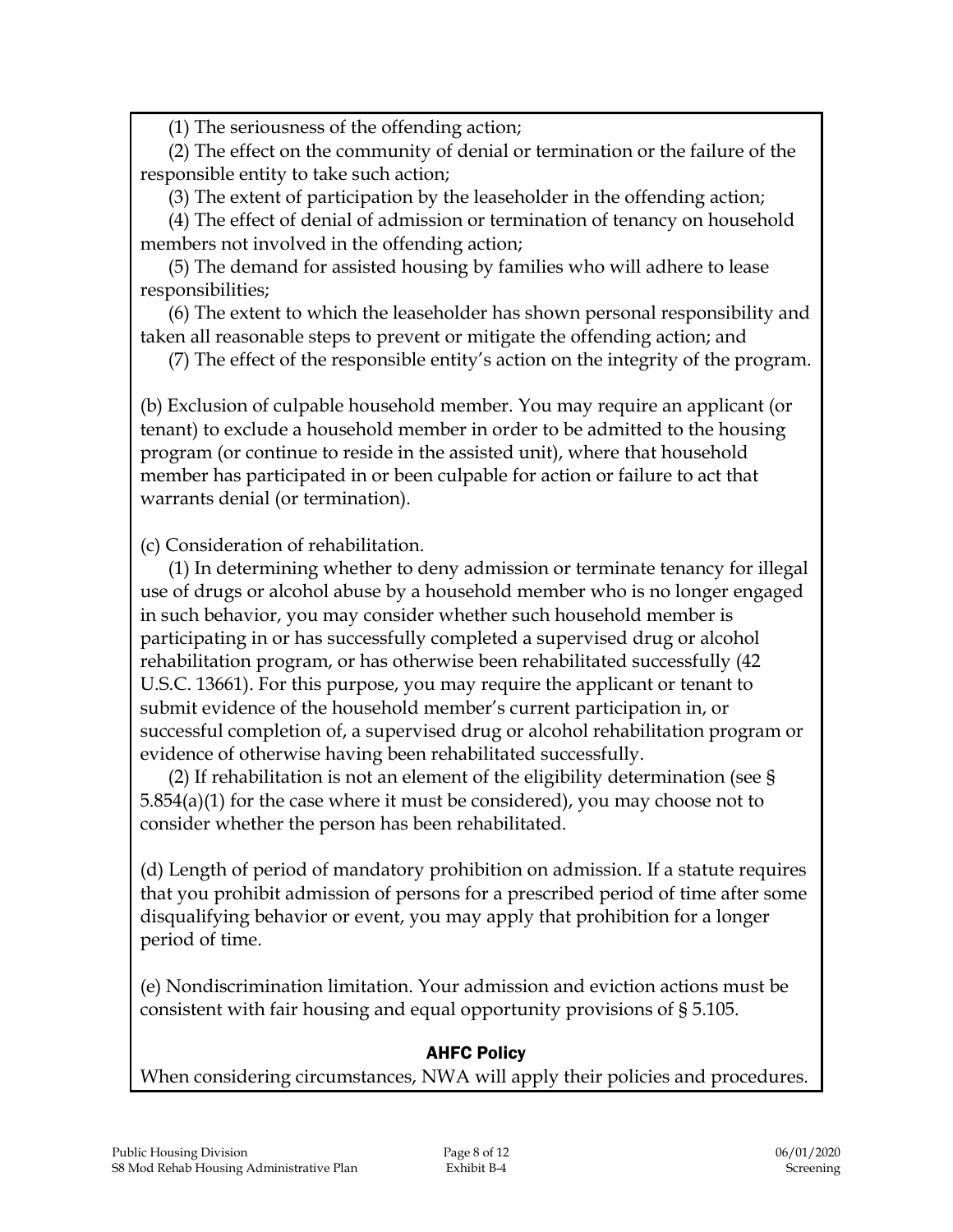#### 4.A Violence Against Women Act (VAWA) Protections

AHFC Policy See the Violence Against Women Act (VAWA) exhibit for guidance.

### 4.B Due Process Rights of Applicants

Federal law<sup>2</sup> requires that PHAs provide public housing, project-based Section 8, and Section 8 HCV applicants with notification and the opportunity to dispute the accuracy and relevance of a criminal record before admission or assistance is denied on the basis of such record. Public housing and Section 8 applicants also must be afforded the right to request an informal hearing or review after an application for housing assistance is denied.

## 5. Criminal Records After Offer of Admission

## HUD Regulation 24 CFR 5.901

(a) General criminal records searches. This subpart applies to criminal conviction background checks by PHAs that administer the Section 8 and public housing programs when they obtain criminal conviction records, under the authority of section  $6(q)$  of the 1937 Act (42 U.S.C. 1437d(q)), from a law enforcement agency to prevent admission of criminals to public housing and Section 8 housing and to assist in lease enforcement and eviction.

(b) Sex offender registration records searches. This subpart applies to PHAs that administer the Section 8 and public housing programs when they obtain sex offender registration information from State and local agencies, under the authority of 42 U.S.C. 13663, to prevent admission of dangerous sex offenders to federally assisted housing.

(c) Excluded records searches. The provisions of this subpart do not apply to criminal conviction information or sex offender information searches by a PHA or others of information from law enforcement agencies or other sources other than as provided under this subpart.

## HUD Regulation 24 CFR 5.902

Law enforcement agency. The National Crime Information Center (NCIC), police departments and other law enforcement agencies that hold criminal conviction records.

 $\overline{a}$ 

<sup>2</sup> PIH Notice 2015-19, Guidance for Public Housing Agencies and Owners of Federally-Assisted Housing on Excluding the Use of Arrest Records in Housing Decisions, issued November 2, 2015.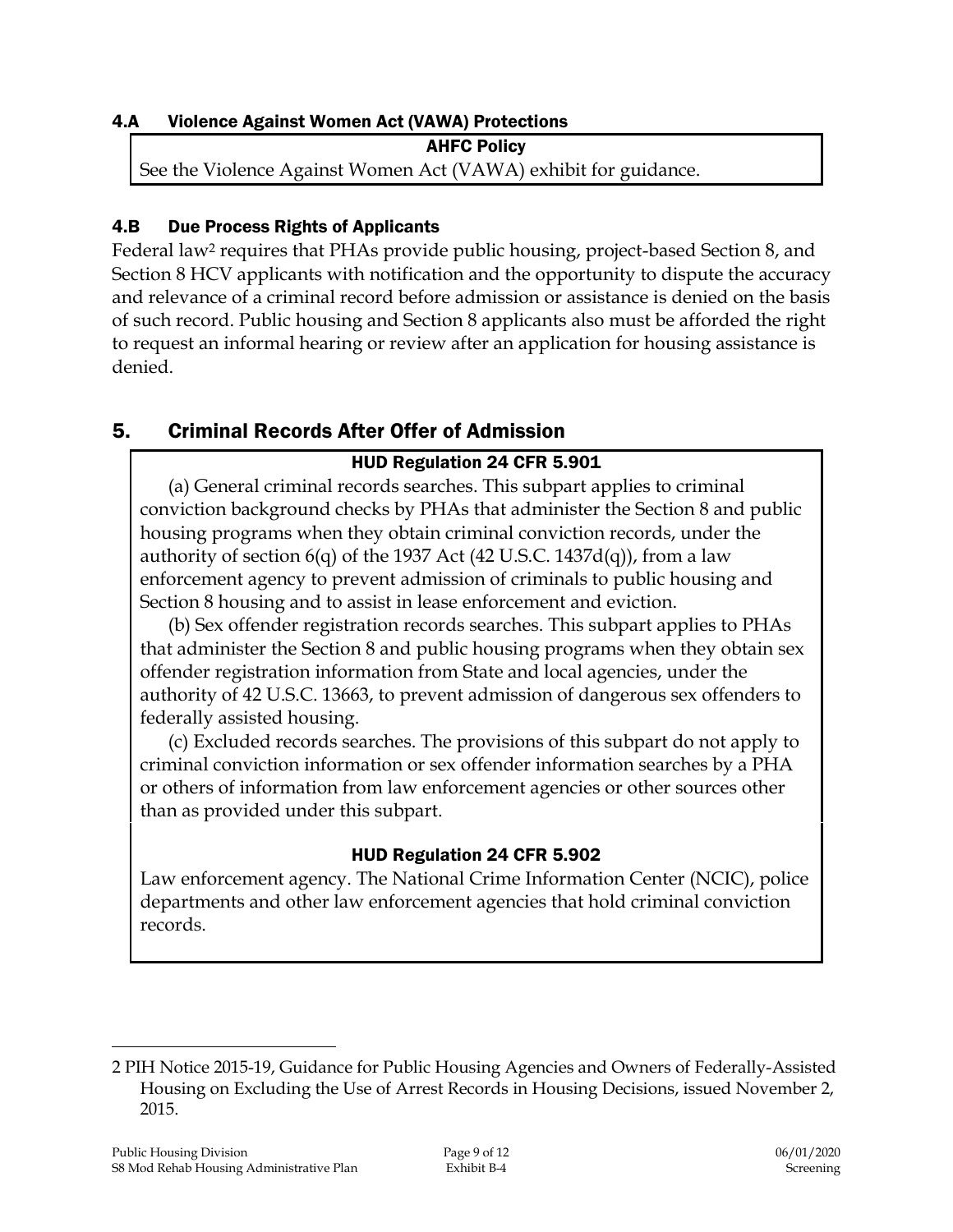## HUD Regulation 24 CFR 5.903(g)

The PHA must establish and implement a system of records management that ensures that any criminal record received by the PHA from a law enforcement agency is:

(1) Maintained confidentially;

(2) Not misused or improperly disseminated; and

(3) Destroyed, once the purpose(s) for which the record was requested has been accomplished, including expiration of the period for filing a challenge to the PHA action without institution of a challenge or final disposition of any such litigation.

#### AHFC Policy

NWA is responsible for maintaining applicant and tenant eligibility records. NWA will be responsible for adhering to the regulations above.

## 6. Definitions

## 6.A Currently Engaging (or Engaged) in $3$

Means that the individual has engaged in the behavior recently enough to justify a reasonable belief that the individual's behavior is current. For AHFC purposes, this means the activity has occurred within the last six (6) months.

## 6.B Drug

 $\overline{a}$ 

Means a controlled substance as defined in section 102 of the Controlled Substances Act (21 U.S.C. 802).

## 6.C Drug Abuse

Means the habitual taking of addictive or illegal drugs.

## 6.D Drug-Related Criminal Activity

Means the illegal manufacture, sale, distribution, or use of a drug, or the possession of a drug with intent to manufacture, sell, distribute, or use the drug. This includes: drug

<sup>3</sup> HUD has reviewed relevant case law and determined that the fact that an individual was arrested is not evidence that he or she has engaged in criminal activity. Accordingly, the fact that there has been an arrest for a crime is not a basis for the requisite determination that the relevant individual engaged in criminal activity warranting denial of admission, termination of assistance or eviction. PIH Notice 2015-19, Guidance for Public Housing Agencies and Owners of Federally-Assisted Housing on Excluding the Use of Arrest Records in Housing Decisions, issued November 2, 2015.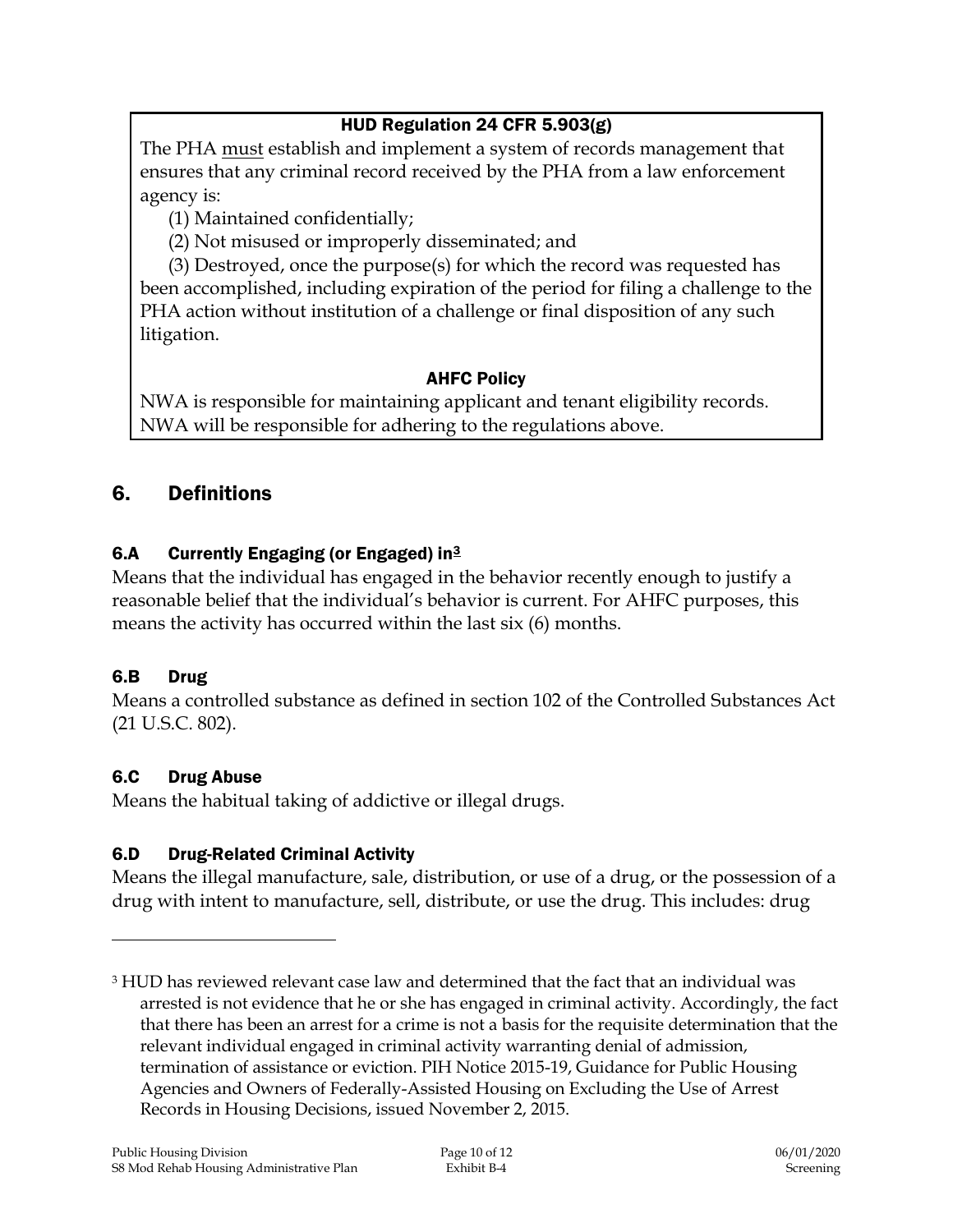trafficking, drug distribution, drug manufacture, or growth or possession of illegal drugs.

### 6.E Eligible Individual

## HUD Regulation 24 CFR 882.802

An individual who is capable of independent living and is authorized for admission to assisted housing under 24 CFR part 5.

## 6.F Homeless Individual

## HUD Regulation 24 CFR 882.802

An individual as described in section 103 of the McKinney Act (42 U.S.C. 11302).

## 6.G Reasonable Time

## HUD Regulation 24 CFR 882.518(b)

(2) Reasonable time. The PHA may establish a period before the admission decision during which an applicant must not have engaged in the activities specified in paragraph (b)(1) of this section ''reasonable time''.

## 6.H Single Room Occupancy (SRO) Housing

## HUD Regulation 24 CFR 882.802

A unit for occupancy by one person, which need not but may contain food preparation, sanitary facilities, or both.

## 6.I Sufficient Evidence

## HUD Regulation 24 CFR 882.518(b)

(3) Sufficient evidence. If the PHA has denied admission to an applicant because a member of the household engaged in criminal activity in accordance with paragraph (b)(1) of this section, the PHA may reconsider the applicant if the PHA has sufficient evidence that the members of the household are not currently engaged in, and have not engaged in criminal activity during a reasonable period, as determined by the PHA, before the admission decision.

(i) The PHA would have ''sufficient evidence'' if the household member submitted a certification that she or he is not currently engaged in and has not engaged in such criminal activity during the specified period and provided supporting information from such sources as a probation officer, a landlord, neighbors, social service agency workers and criminal records, which the PHA verified.

(ii) For purposes of this section, a household member is ''currently engaged in'' criminal activity if the person has engaged in the behavior recently enough to justify a reasonable belief that the behavior is current.